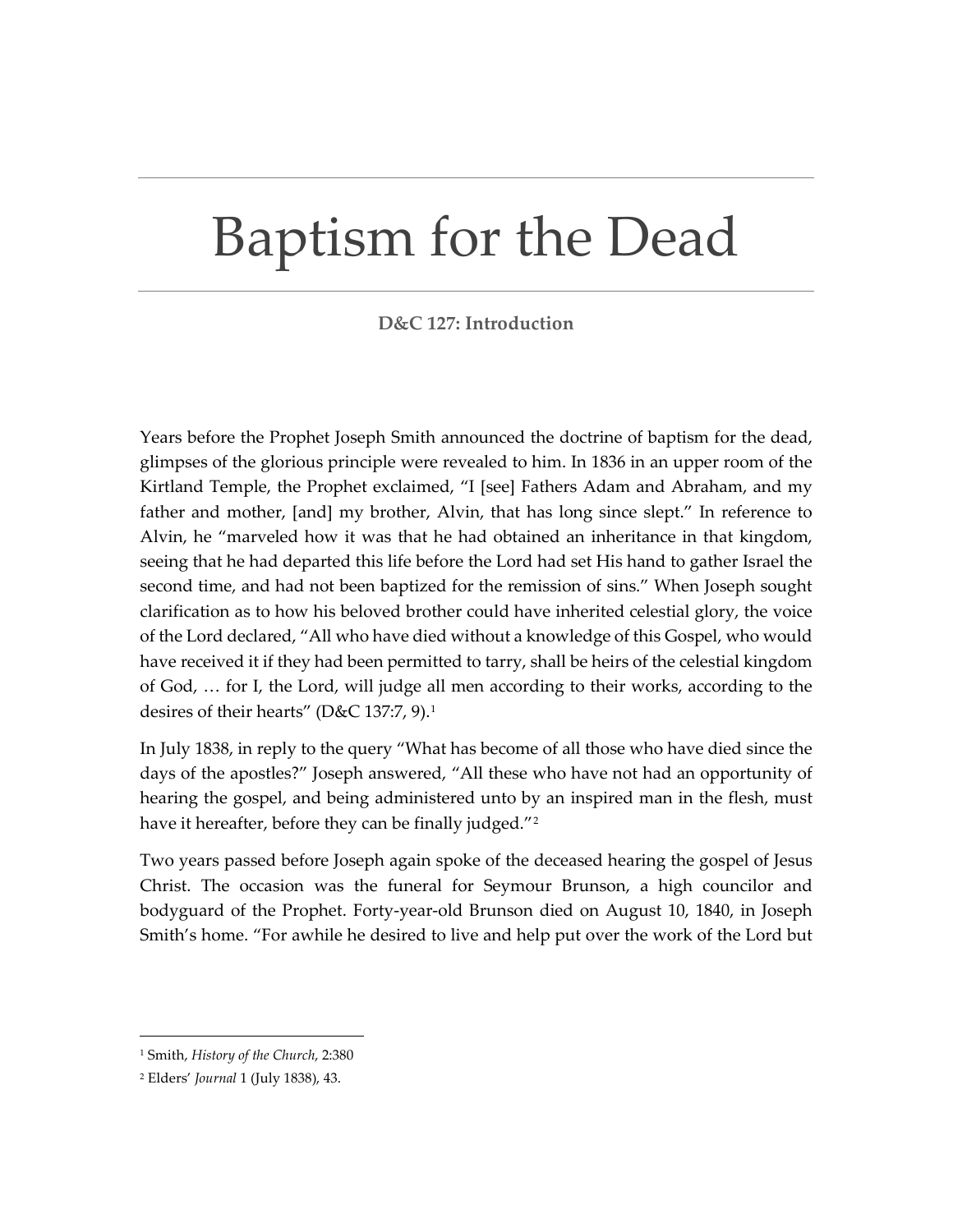gave up and did not want to live," stated his descendants. "After calling his family together, blessing them and bidding them farewell," he succumbed.[3](#page-1-0)

On August 15, 1840, his funeral was held at the burial ground overlooking Nauvoo. According to Heber C. Kimball, the procession to the burial ground was "judged to be one mile long."[4](#page-1-1) Once the processional reached the site, mourners listened as the Prophet Joseph eulogized Seymour Brunson. It is reported that Joseph read 1 Corinthians, chapter 15, where the Apostle Paul was "talking to a people who understood baptism for the dead, for it was practiced among them" (see John 3:5). Then, seeing a widow whose son had died without baptism, the Prophet added, "This widow [had read] the sayings of Jesus 'except a man be born of water and of the spirit he cannot enter the kingdom of heaven,' and that 'not one jot nor tittle of the Savior's words should pass away, but all should be fulfilled.'"

The Prophet Joseph announced that the Saints could now "act for their friends who had departed this life, and that the plan of salvation was calculated to save all who were willing to obey the requirements of the law of God.<sup>"[5](#page-1-2)</sup> Jane Nyman, whom historians suggest was the widow Joseph saw at the funeral, went down to the Mississippi and was baptized in behalf of her deceased son, Cyrus Livingston Nyman, by Harvey Olmstead.

From that time forward, other Saints waded knee-deep into the Mississippi River to be baptized as proxy for their deceased kindred and friends. As for the Prophet Joseph, he continued to receive revelations that clarified the new doctrine. "If the dead rise not at all, why are they then baptized for the dead?" Joseph asked his followers. "If we can, by the authority of the Priesthood of the Son of God, baptize a man in the name of the Father, of the Son, and of the Holy Ghost, for the remission of sins, it is just as much our privilege to act as an agent, and be baptized for the remission of sins for and in behalf of our dead kindred, who have not heard the Gospel, or the fullness of it."[6](#page-1-3)

Of the prophet's teachings on baptism for the dead, Wilford Woodruff penned, "I remember well the first time I read the revelation given through the Prophet Joseph concerning the redemption of the dead—one of the most glorious principles I had ever

<span id="page-1-0"></span><sup>&</sup>lt;sup>3</sup> Arlene Bishop Hecker, "History of Seymour Brunson," 4. Church History Library.

<span id="page-1-1"></span><sup>4</sup> Andrew F. Ehat and Lyndon W. Cook, *The Words of Joseph Smith* (Provo, UT: Religious Studies Center, Brigham Young University, 1980), 49.

<span id="page-1-2"></span><sup>5</sup> Simon Baker, reporting a discourse given by Joseph Smith on August 15, 1840, in Nauvoo, Illinois; in Journal History of The Church of Jesus Christ of Latter-day Saints, August 15, 1840; see Smith, History of the Church, 4:231.

<span id="page-1-3"></span><sup>6</sup> Smith, History of the Church, 4:569.